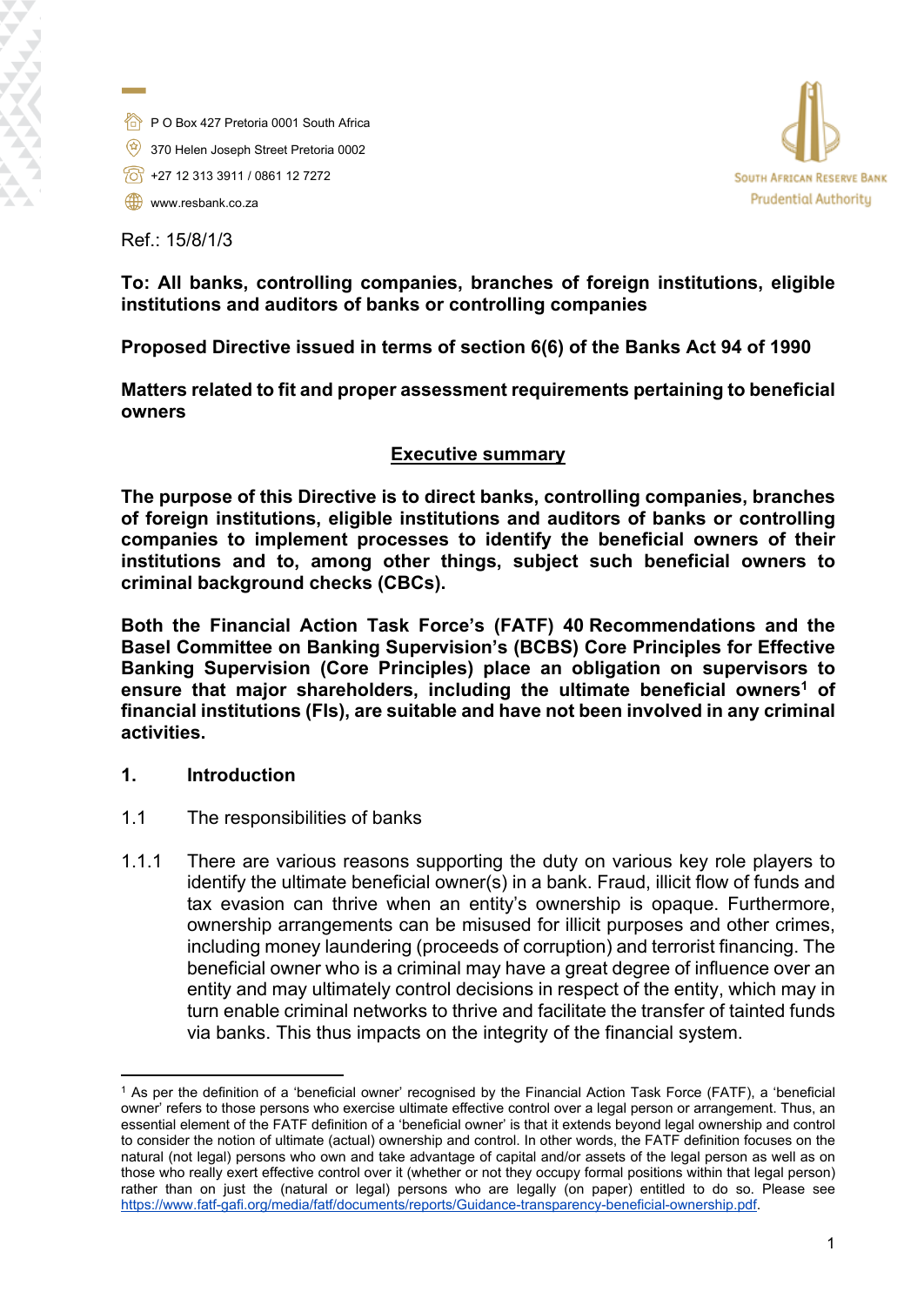- 1.1.2 Banks are ultimately responsible for ensuring that they understand and keep record of their ownership structures, including beneficial owners.
- 1.2 International standards
- 1.2.1 The BCBS's Core Principles and, more specifically, the Essential Criteria 5 of Principle 5 states that a licensing authority identifies and determines the suitability of a bank's major shareholders, including its ultimate beneficial owners and others that may exert significant influence. It also assesses the transparency of the ownership structure, the source(s) of the initial capital and the ability of the shareholders to provide additional financial support where needed.
- 1.2.2 South Africa, as a member of the FATF, has a duty to conform to the FATF's 40 Recommendations against money laundering and terrorism financing. FATF Recommendation 26 states that countries should ensure that FIs are subject to adequate regulation and supervision, and that they are effectively implementing the FATF Recommendations. Furthermore, financial supervisors should take the necessary legal and/or regulatory measures to prevent criminals or their associates from holding a management function in an FI.
- 1.3 Legislative requirements
- 1.3.1 Sections 39, 51, 52, 59 and 67 of the Banks Act 94 of 1990 (Banks Act) contain requirements related to information on shareholders and ownership structures of banks and their controlling companies.
- 1.4 The duties of the Prudential Authority
- 1.4.1 The Prudential Authority (PA), in the execution of its mandate requires that banks comply with legislative requirements by implementing robust governance arrangements, including processes to ensure that beneficial owners are identified, and adequate records are kept in this regard.
- 1.4.2 The PA requires banks to implement the necessary measures to prevent criminals and other unfit persons from becoming beneficial owners of the bank or its controlling company.

## **2 The Directive**

2.1 Based on the aforesaid information, and in accordance with the provisions of section 6(6) of the Banks Act, to enable the PA to effectively execute its responsibilities under applicable financial sector legislation and in consideration of its ongoing commitment to adopt international standards prescribed by, among others, the BCBS and the FATF, and to prevent criminals from holding or exerting significant influence over a bank, controlling company or branch of a foreign institution (hereinafter collectively referred to as 'banks'), banks are hereby directed as set out hereunder.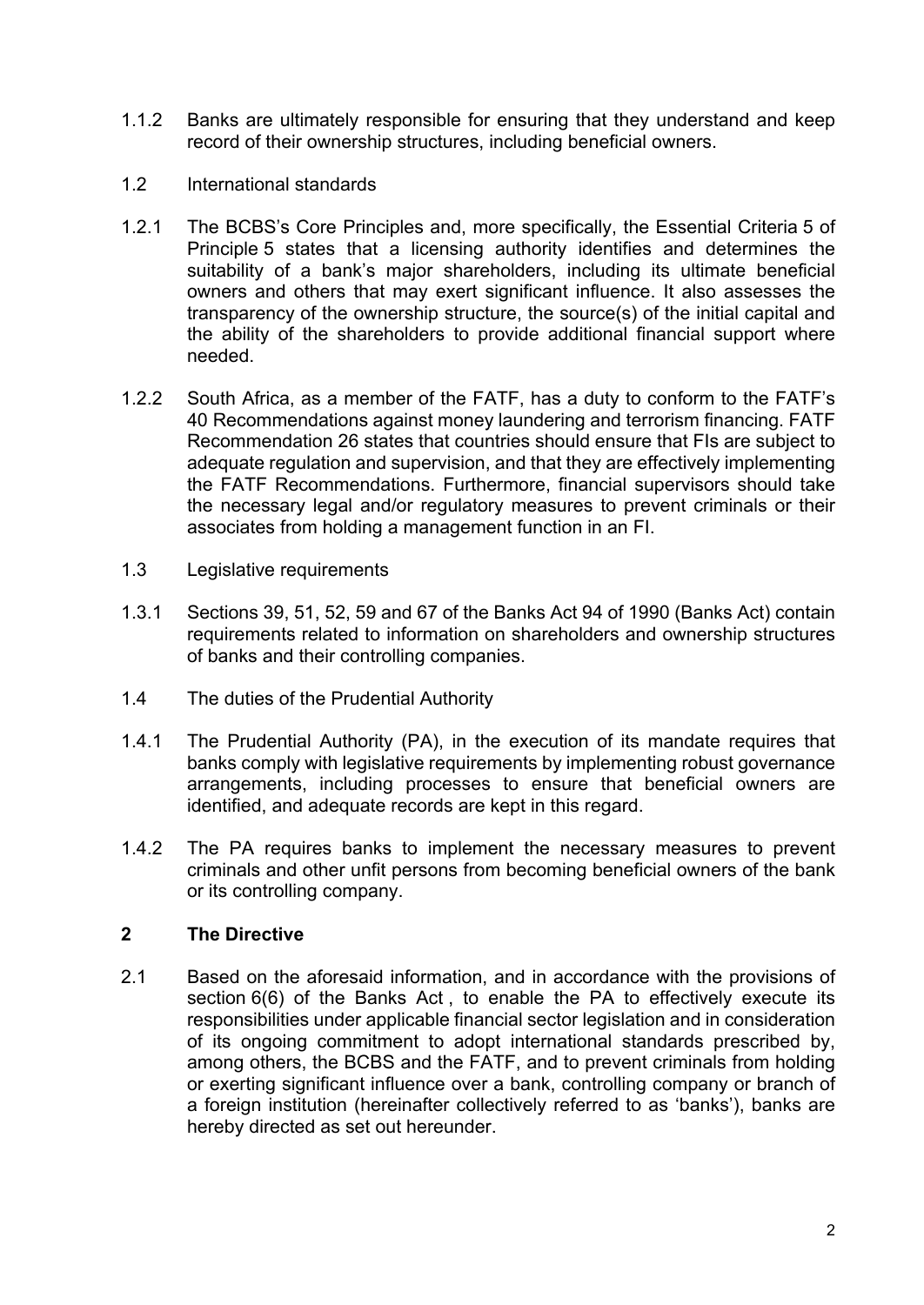- 2.2 Criminal background check report requirements
- 2.2.1 Banks must, at the written request of the PA, submit criminal background check reports (CBCRs) to the PA for each of their beneficial owners.
- 2.2.2 No shareholding percentage threshold is specified in this Directive for banks to identify a beneficial owner. However, banks must ensure that they undertake a thorough risk assessment across all the levels in their ownership structure and provide the PA with an organogram depicting the said structure and percentage allocations, explaining how the ultimate beneficial owner(s) were identified.
- 2.2.3 The PA will interrogate the information received and may require further information concerning the ownership, influence and/or control structure of the bank, as it may deem fit.
- 2.2.4 Applications in terms of section 12 of the Banks Act, which are for the authorisation to establish a bank, must include CBCRs for each of the beneficial owners.
- 2.2.5 CBCRs should not be older than 30 calendar days from the date of submitting the information to the PA.
- 2.2.6 CBCRs can be requested or sourced from reputable CBC service providers nationwide. These CBCRs will contain a unique CBCR reference number<sup>2</sup>. Banks must ensure that this unique CBCR reference number is clearly visible when submitting the document to the PA.
- 2.2.7 Banks with foreign beneficial owners are advised that some of the domestic CBC service providers have arrangements in place with foreign governments and foreign third-party service providers to source CBCRs from such parties in foreign jurisdictions. Thus, banks may use these domestic service providers to source CBCRs for beneficial owners who are foreign nationals.
- 2.2.8 Foreign CBC service providers may also be approached to provide CBCRs in respect of foreign nationals that are beneficial owners of banks. If not captured on a CBCR, banks must submit the following information in respect of the CBC service provider in support of the CBCR to the PA:
	- registered name;
	- postal address and domicile address;
	- contact person;
	- telephone number; and
	- email address.

 $^2$  Unique CBCR reference numbers are only applicable to criminal background check screenings performed against the South African Police Service fingerprint database.